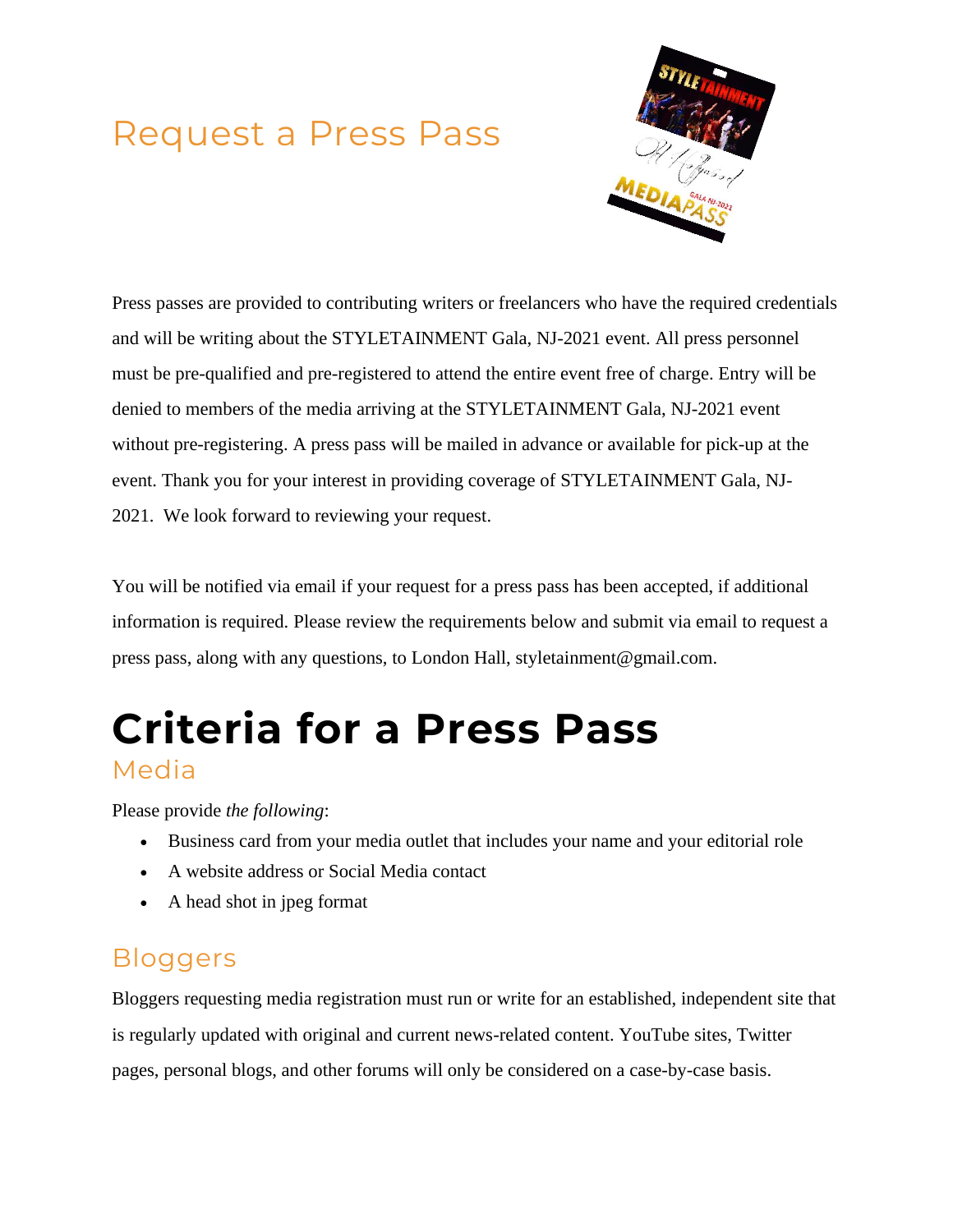# **Media Pass Request Form**

**Media Outlet Information**

#### **Media Outlet Name:**

| <b>Outlet Web Address:</b>    |  |
|-------------------------------|--|
|                               |  |
| Facebook Page:                |  |
|                               |  |
| Instagram:                    |  |
| Twitter:                      |  |
|                               |  |
| Media Type                    |  |
| Television                    |  |
| Radio                         |  |
| Internet                      |  |
| Facebook                      |  |
| Twitter                       |  |
| Instagram                     |  |
| Other                         |  |
| <b>Distribution Frequency</b> |  |
| Daily                         |  |
| Weekly                        |  |
| Monthly                       |  |
|                               |  |

 $\bigcup$  Annually

**Other** 

Circulation/Audience

Under 10,000

10,000-25,000

25,000-50,000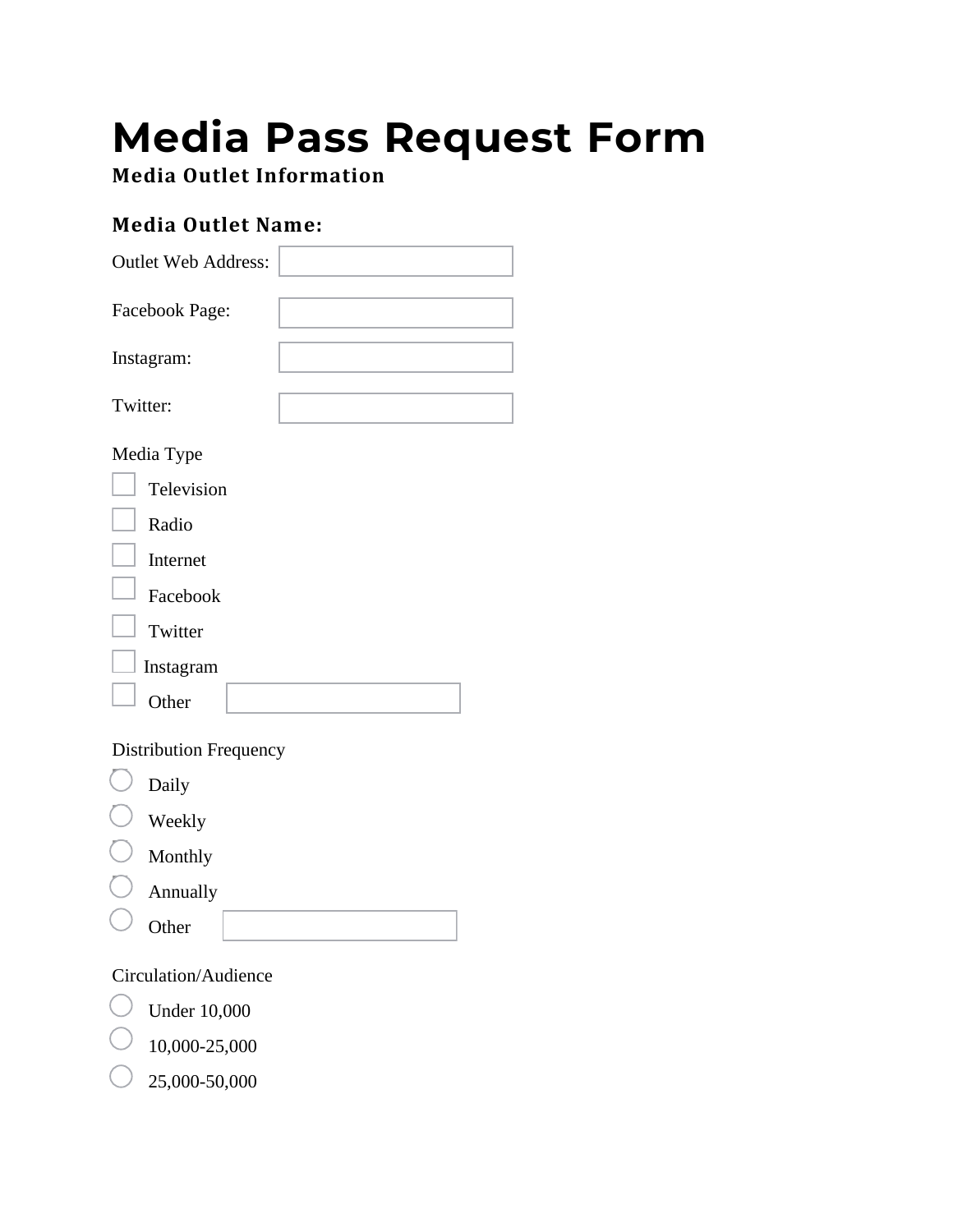- $\bigcirc$  50,000-100,000
- $100,000-250,000$
- 250,000-500,000
	- Over 500,000

#### **Media Contact Information**

| First Name: |  |
|-------------|--|
| Last Name:  |  |
| Email:      |  |
| Phone:      |  |
| Position:   |  |

Provide the following:

- Link to recent article/post that reflects your current work
- Press Headshot
- Image of Business Card

#### **Section**

#### **Pass Availability**

I understand that media passes are limited. Based on space considerations,

STYLETAINMENT Gala, NJ-2021, has the right to limit the number of press passes issued to a single media organization.

#### **Admittance**

STYLETAINMENT Gala, NJ-2021 reserves the right to refuse to issue or rescind a press pass for any reason. However, the primary reasons for such extreme steps would typically be: 1) failure to provide adequate credentials via (required pre-registration) 2) unprofessional conduct